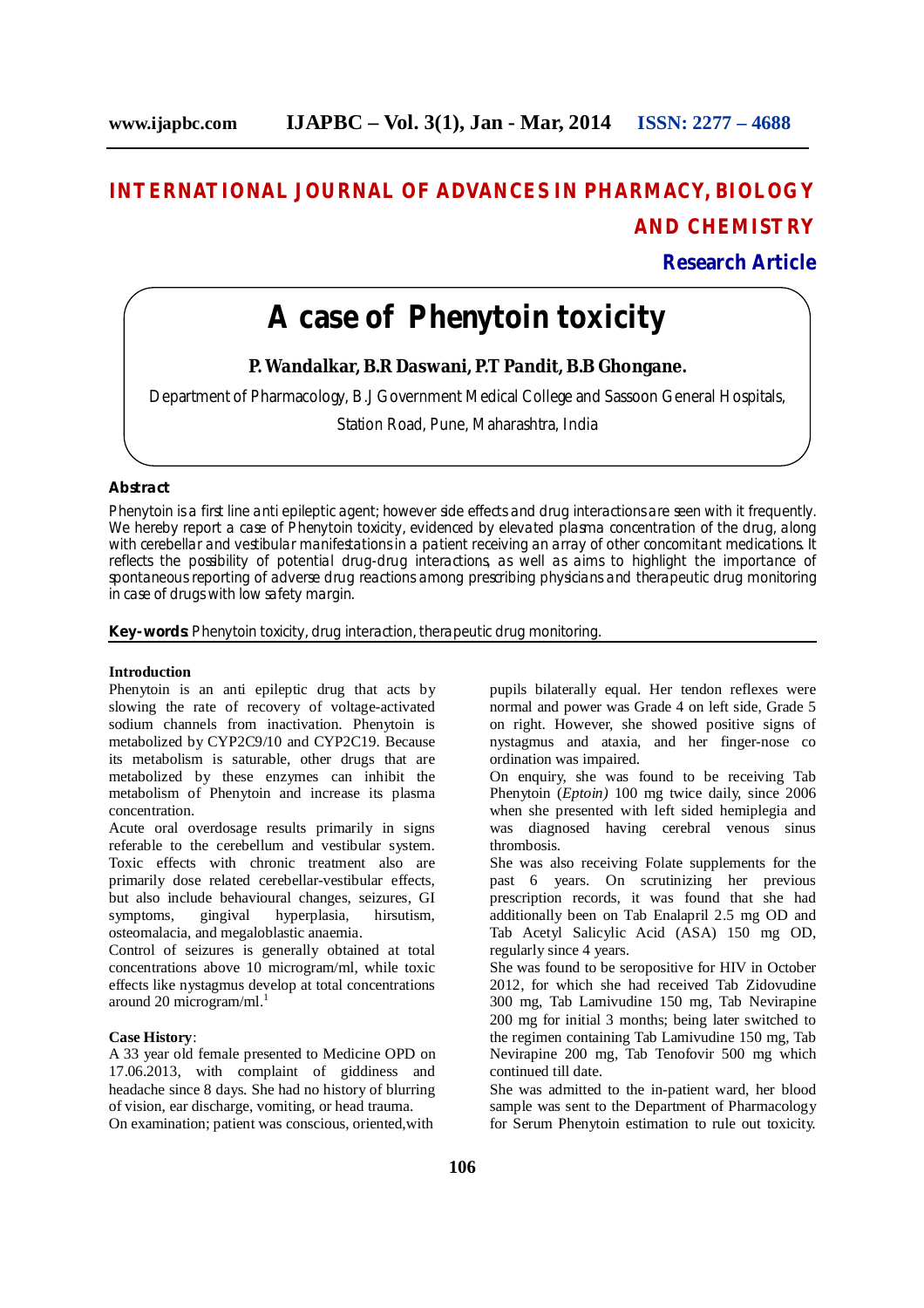She was also advised CT brain to rule out cerebellar bleed.

On the same day, she was given Inj Mannitol 100 cc stat and started on Tab Warfarin 5mg OD, Tab Amlodipine 100 mg BD, Tab Atenolol 50 mg OD and Tab Carbamazepine 200 mg OD.

Tab Eptoin 100 mg BD, Tab Enalapril 2.5 mg OD and Folate supplementation was continued.

Her Serum Phenytoin levels came out to be 40.53 micrograms/ml on estimation (ClinRep kit for detection of Antiepileptics in serum by HPLC, Hitachi UV Detector L-2400 Wavelength 205 nm, Flow rate 1ml/min, Agilent EZChrom Elite Software edition 2006). CT report suggested an ill defined non enhancing hypodense lesion on the sub cortical white matter in the right temporo-parietal region suggestive of oedema. Her other investigations revealed Total Bilirubin 0.8 mg/dl**,** Total Protein 8.2 g/dl**,** Total Albumin 4.3 g/dl**,** Total Globulin 3.86 g/dl and Serum Creatinine 0.7 mg/dl, all of which fall within normal limits.

Since Phenytoin toxicity was suspected, Tab Eptoin and Tab Warfarin were stopped and rest continued.

Her signs of nystagmus and ataxia resolved gradually over a span of 5 days, following which she was discharged on 23.06.2013. She was advised to continue Tab Carbamazepine CR (200 mg) daily, and follow up at the OPD after 15 days, for which she did not return.

#### **Discussion**

In this case, patient had been clinically well controlled on *Eptoin* without any adverse drug reactions for 6 years but had recently developed signs of Phenytoin toxicity. Her blood laboratory parameters were within normal limits, ruling out any derangements in liver and kidney functions resulting in modification of Phenytoin therapy.

Considering the potential for drug interactions with Phenytoin, it was realised that she had been simultaneously receiving several other drugs like Folate supplements along past 6 years; Enalapril and ASA since past 4 years; Zidovudine, Lamivudine, Nevirapine for 3 months since October 2012; and was later switched to Lamivudine, Nevirapine, Tenofovir since past 6 months. A literature search failed to document evidence of any interaction between Enalapril and Phenytoin, ASA has been shown to displace Phenytoin from its protein binding sites and may lead to an increase in free drug concentration in the plasma.<sup>2</sup> However, she had been stable on this regimen for many years and signs of Phenytoin toxicity developed only recently. Hence, interaction of Phenytoin with these drugs as a cause

of current symptoms is unlikely, as in this situation manifestations would have appeared earlier.

Considering the fact that current manifestations of Phenytoin toxicity appeared in less than a year of starting ART, we searched for literature on potential drug interactions between Phenytoin and ART. Reports suggest that co administration of Zidovudine or Lamivudine with Phenytoin may lead to complex drug interaction, resulting in an increase or decrease in plasma Phenytoin concentration.<sup>3,4</sup>

Phenytoin is known to affect hepatic /intestinal of CYP3A4 and may thus decrease the serum levels of Nevirapine. Both may compete for protein binding**,** and resulting in anticonvulsant toxicity.<sup>5</sup>

Again, Zidovudine had been replaced by Tenofovir in her ART regimen, and Lamivudine and Nevirapine have been part of her treatment regimen for long, as compared to Tenofovir which was a relatively recent addition.

Although documentation of interaction between Tenofovir and Phenytoin is scarce,<sup>6</sup> interaction between the two cannot be completely ruled out as the above case suggests such probability.

Whether the potential sub-threshold interaction between Phenytoin, Nevirapine and Lamivudine had been precipitated by addition of Tenofovir also needs a mention as it highlights the increase in risk of clinically manifest Drug-Drug interactions as number of drugs in the prescribed regimen increase.

It also highlights the importance of Therapeutic drug monitoring, especially in patients receiving low safety margin drugs like anticonvulsants. Measurement of plasma concentration can give an estimate of the pharmacokinetic variables in that patient so that appropriate adjustments in the dosage can be made and adverse events avoided.<sup>7</sup>

Drug-drug interactions are said to account for 6%- 30% of all adverse events, and they continue to pose a significant risk to patient's health outcomes and a considerable burden on the health care system.<sup>8</sup>

It is therefore, the need of the hour to sensitize the prescribers about the same especially regarding the importance of eliciting a complete drug history before writing a prescription. Ensuring co ordination in prescribing between the different treating physicians, as in this case the ART OPD and Medicine OPD, would also go a long way in preventing Adverse Drug Reactions. As would spontaneous reporting, and documenting of any possible, probable or definite adverse reactions that one comes across.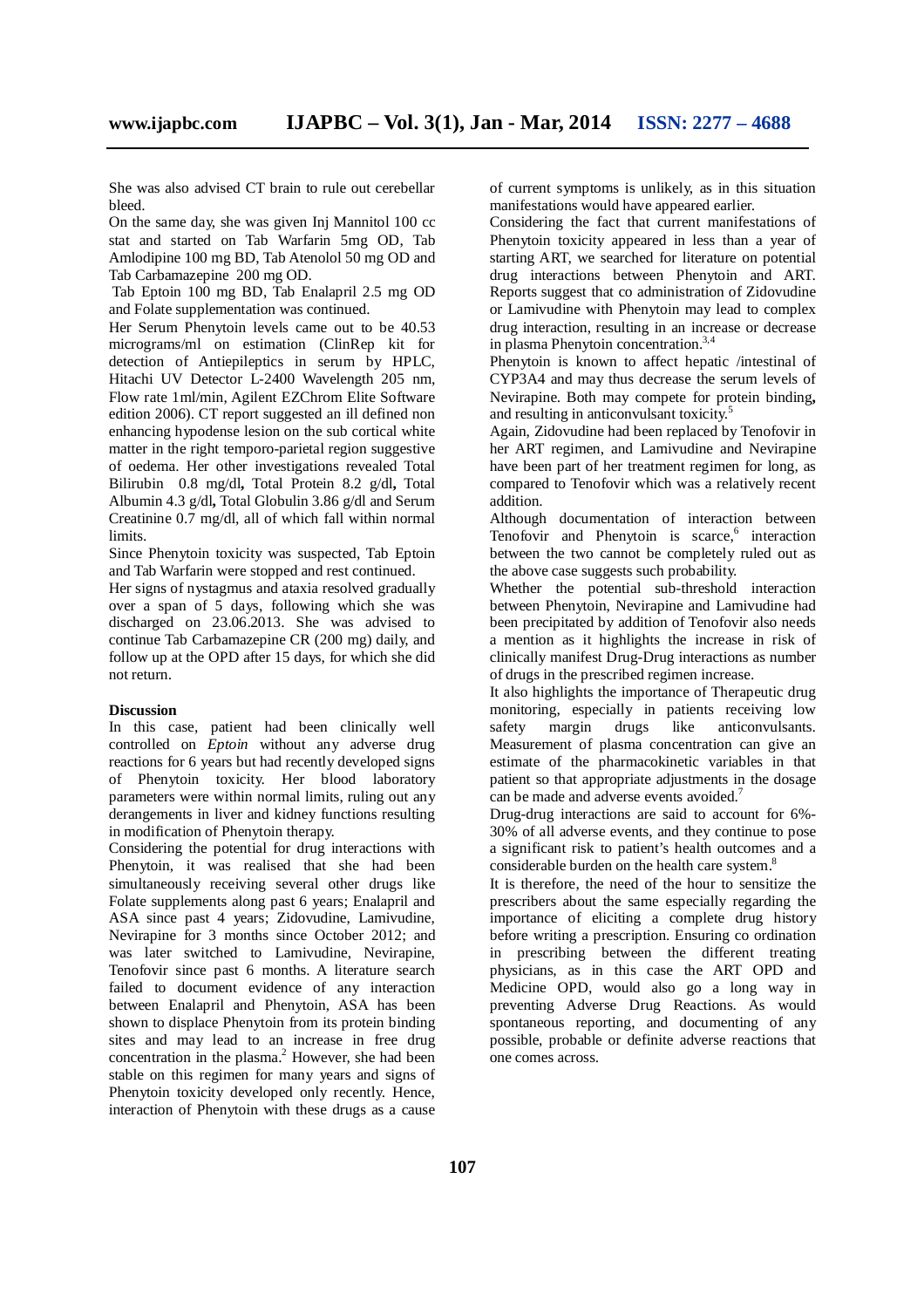

 **Chromatogram of Control solution and Patient's sample**

#### **References**

- 1. Brunton L, Chabner B, Knollman B. Goodman and Gillmans Pharmacological Basis of Therapeutics.  $12<sup>th</sup>$  Edition. McGraw Hill, USA. 2011. Chapter 21, Pharmacotherapy of the Epilepsies; p591-593.
- 2. Leonard RF, Knott PJ, Rankin GO, Robinson DS, Melnick DE. Phenytoin Salicylate Interaction. Clin Pharmacol Ther. 1981 Jan;29(1):56-60
- 3. Summary of Product Characteristics (Lamivudine, Zidovudine, Nevirapine Tablets) WHOPAR part 4 [internet] May 2008 Section 6 Updated May 2011. Available from :http://apps.who.int/prequal/whopar/whoparpr oducts/HA323part4v1.pdf.
- **4.** From FDA reports: drug interactions between<br>Carbamazepine, Nevirapine, Stavudine, Carbamazepine, Lamivudine, Indinivir Sulfate, Phenytoin for a Male patient aged 36 [internet] eHealthMe. Available **from http://www.ehealthme.com/drug\_adverse\_ef fect/Carbamazepine-232905**
- 5. ACTG Drug Interactions Database [internet] New York State Centre for Excellence In Bioinformatics And Life sciences. Available fromtprc.pharm.buffalo.edu/home/di\_search/n ode/387
- 6. Kearney BP, Flaherty JF, Shah J. Tenofovir disoproxil fumarate: clinical pharmacology and pharmacokinetics. Clin Pharmacokinet. 2004;43(9):595-612.